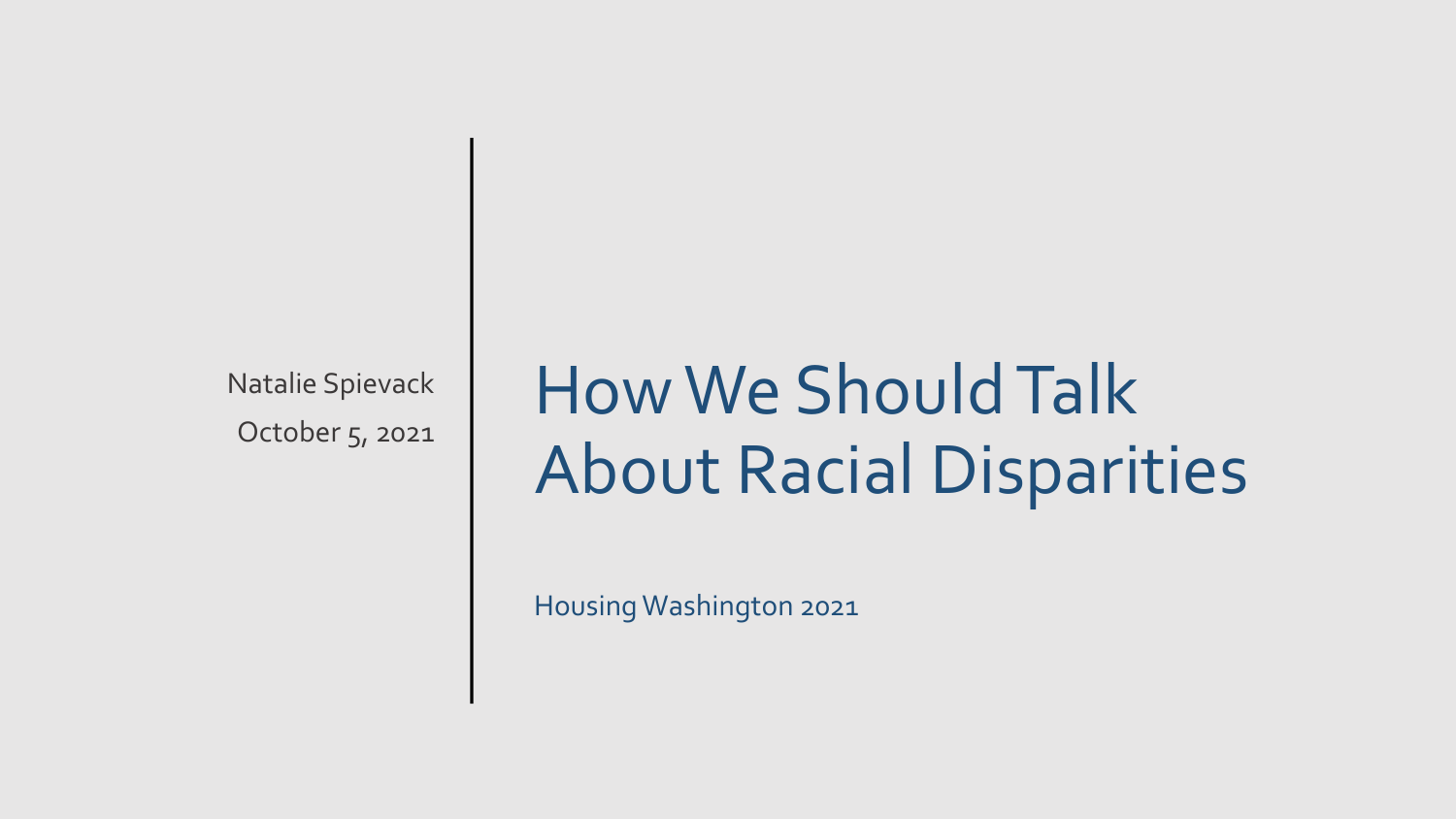

# Natalie Spievack

Master of City Planning Candidate - Housing, Community, and Economic Development at University of California, **Berkeley** 

Graduate Student Researcher at the Othering & Belonging Institute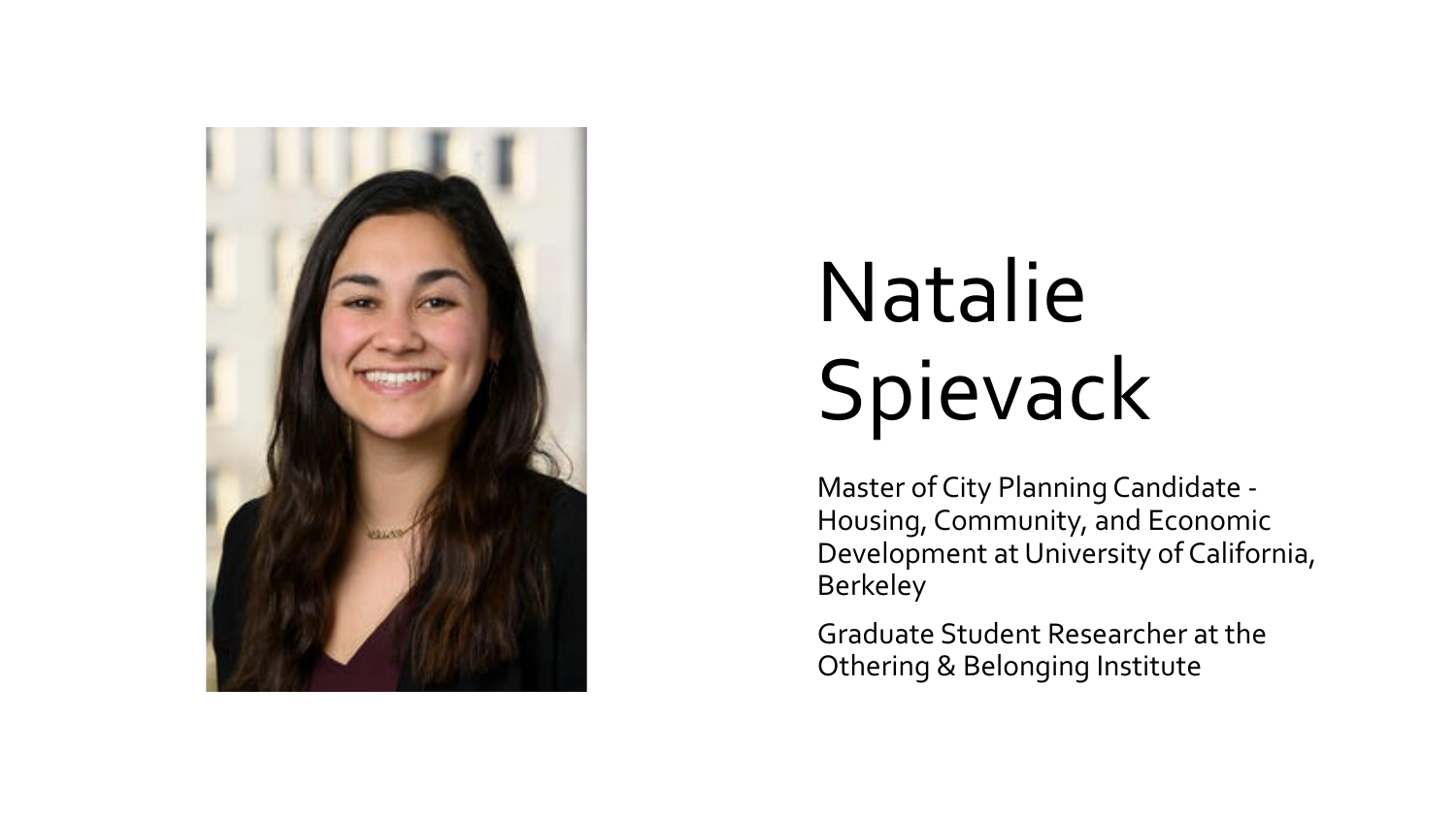## Overview

- Motivation and key concepts
- How we talk about disparities matters for:
	- How people of color are perceived and treated
	- People of color's self-perceptions and performance
	- Identifying effective solutions
- Three strategies for changing our practices:
	- 1) Contextualize disparities
	- 2) Shift focus from individuals to systems
	- 3) Use a strengths-based approach
- What this means from an organizational perspective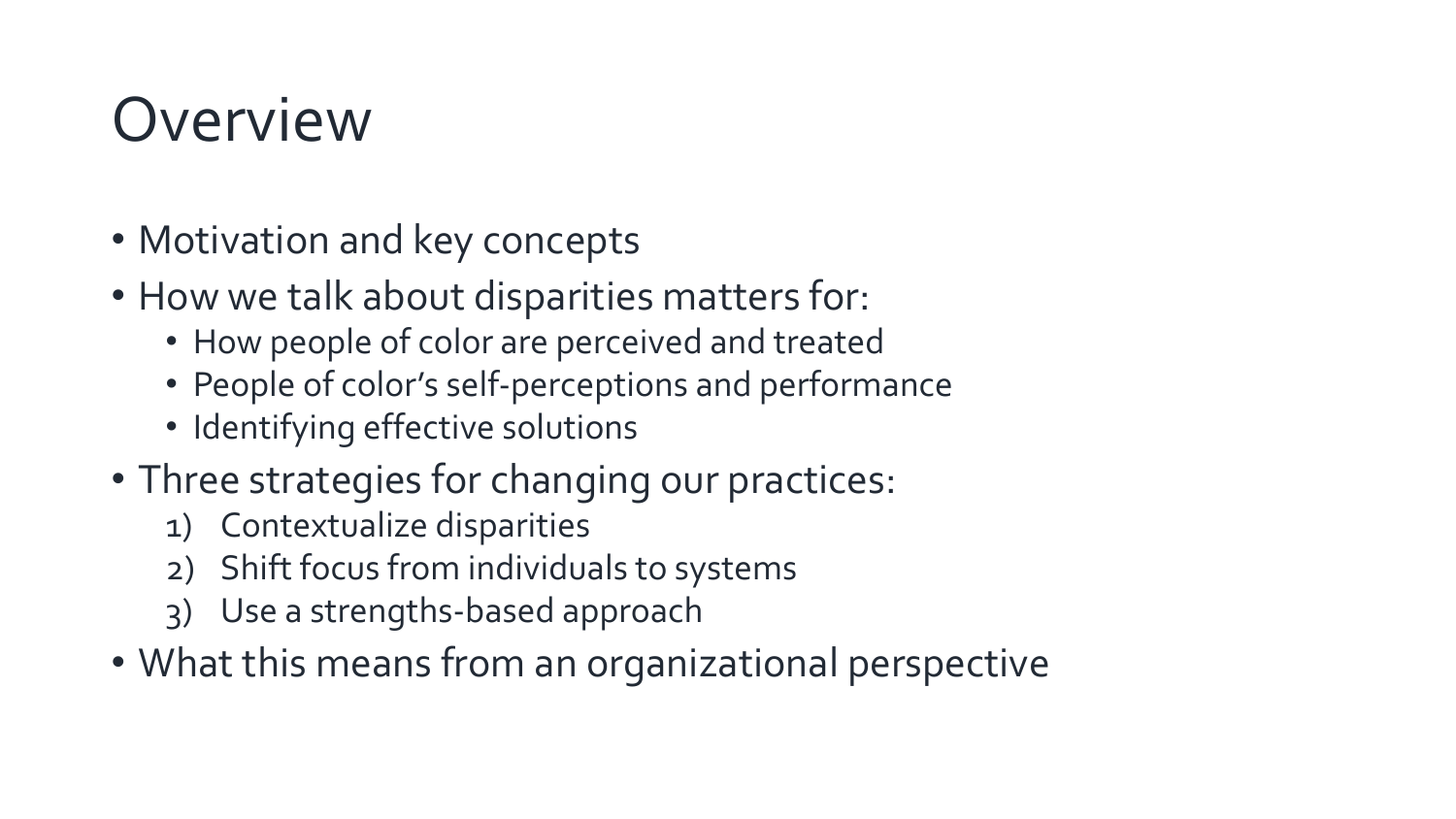We have a unique responsibility to shape discourse in a way that furthers racial justice.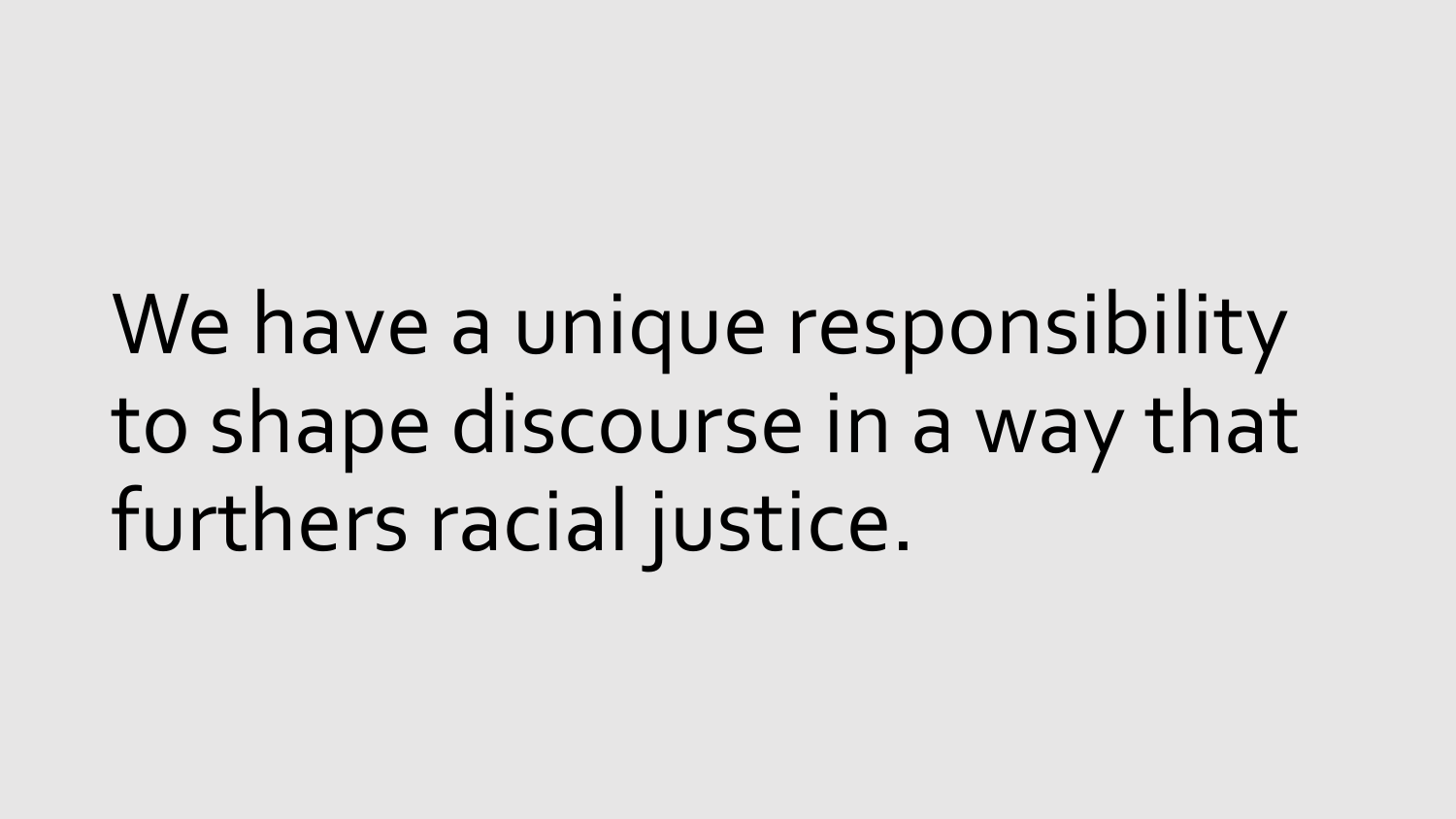## Understanding disparities helps us identify problems and build the will to solve them

- Racial disparities exist across every housing domain
- Disparities can be used to:
	- Identify problems and move us toward solutions
	- Justify why an intervention is necessary internally and externally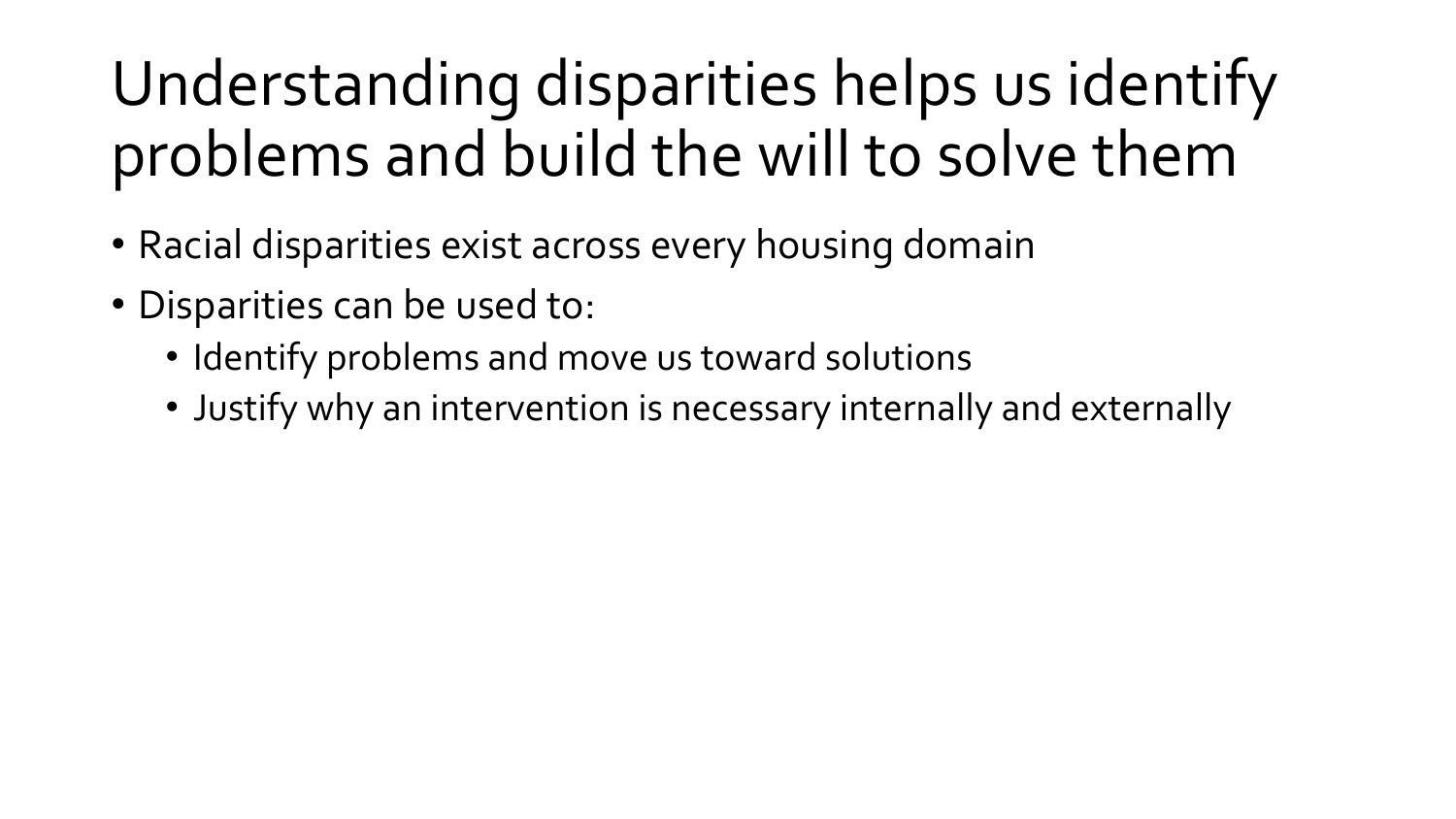## Often, we present disparities with insufficient context and framing

- Too often, we present racial disparities as bare statistics or give a vague nod to "systemic racism" or "structural racism" as sufficient explanations for racial gaps
- Important progress toward recognizing the role of systemic factors over the past year and a half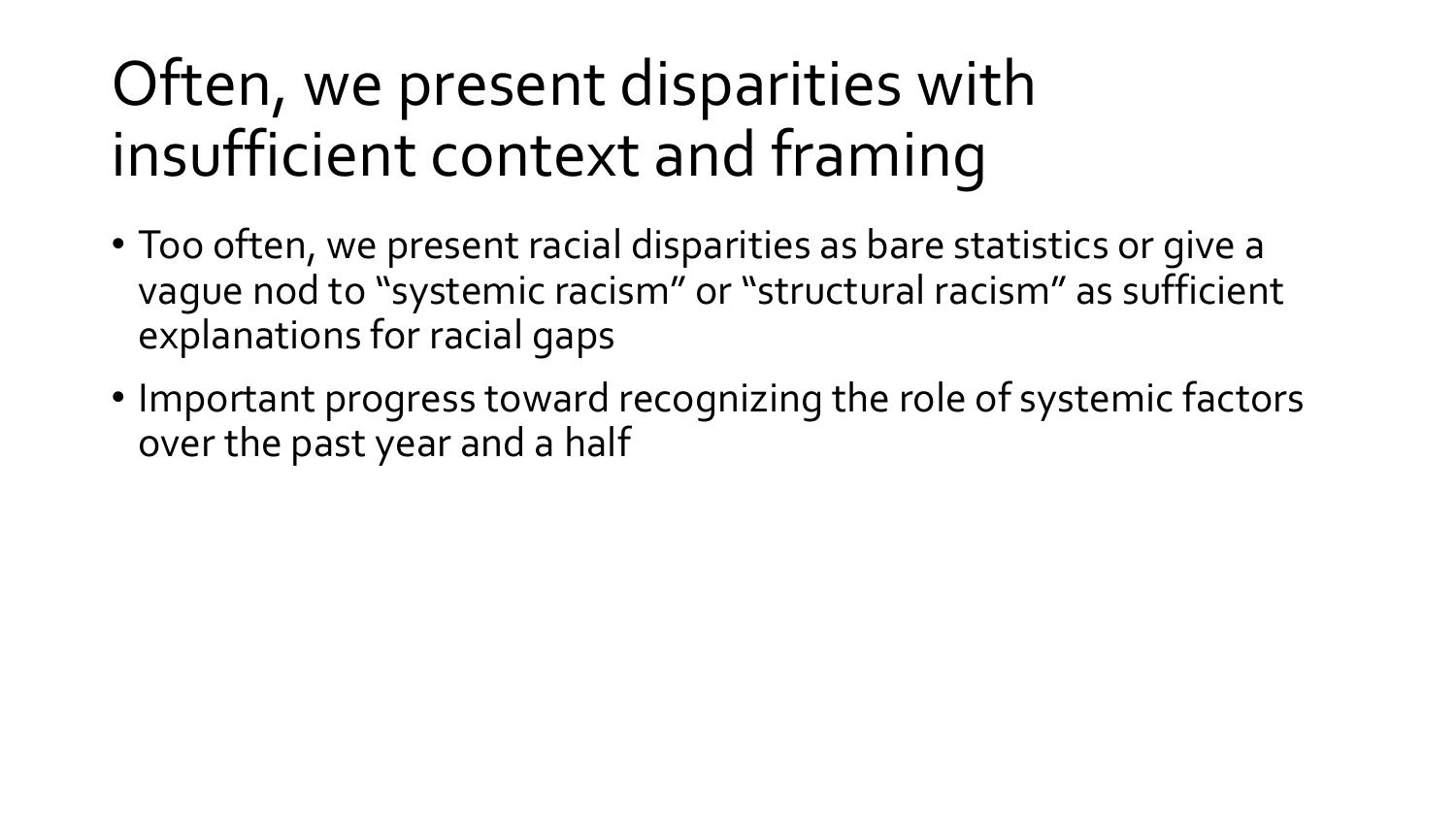**Race** is a social construct – meaning disparities are driven by structural factors

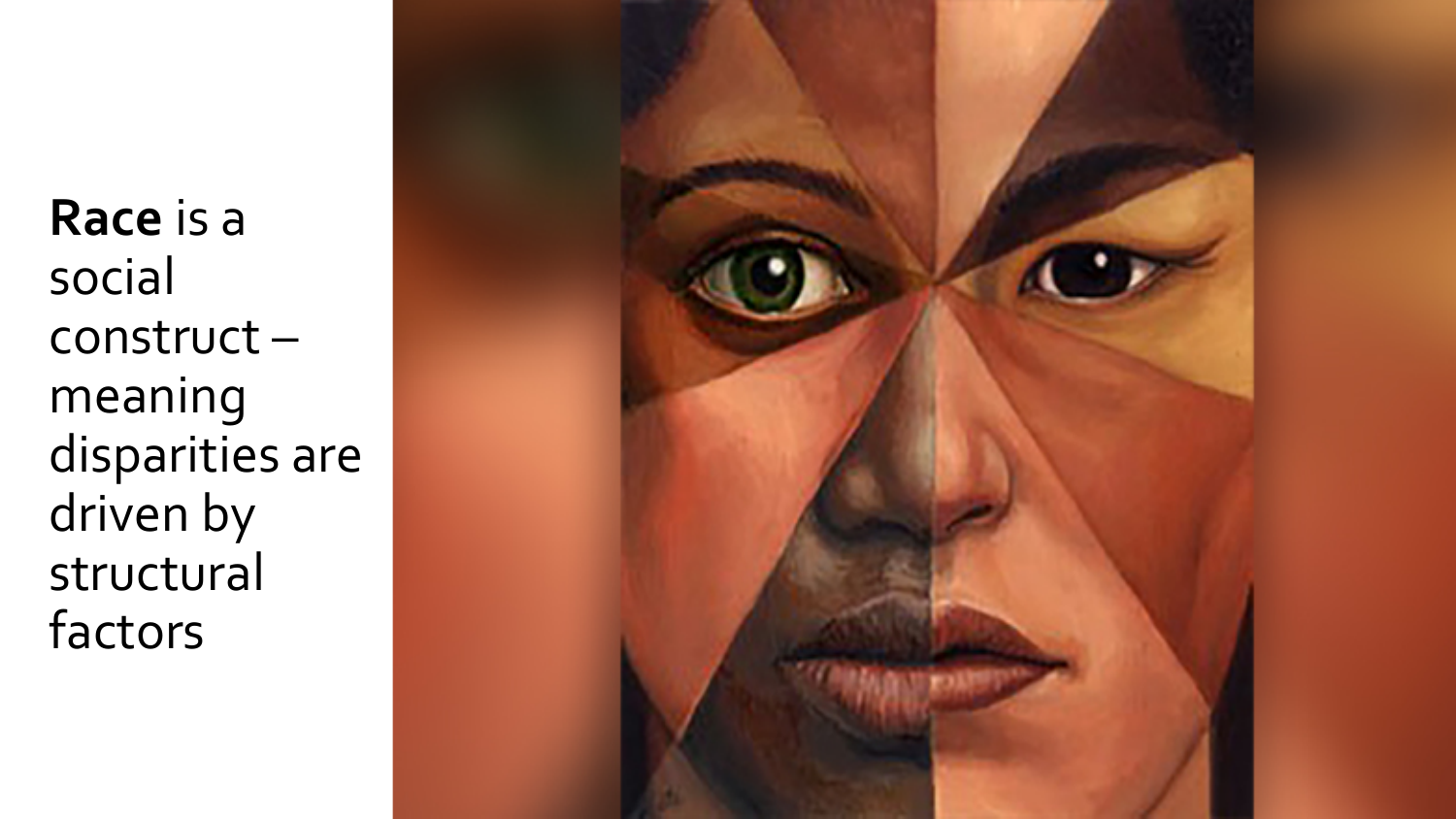## **Structural racism** drives racial disparities

- Definition: The feature of our social, economic, and political systems in which an array of dynamics – systemic, institutional, cultural, and interpersonal – legitimize and reinforce racial inequity
- Defining features:
	- Influenced by historical and contemporary policies and practices
	- Intergenerational impacts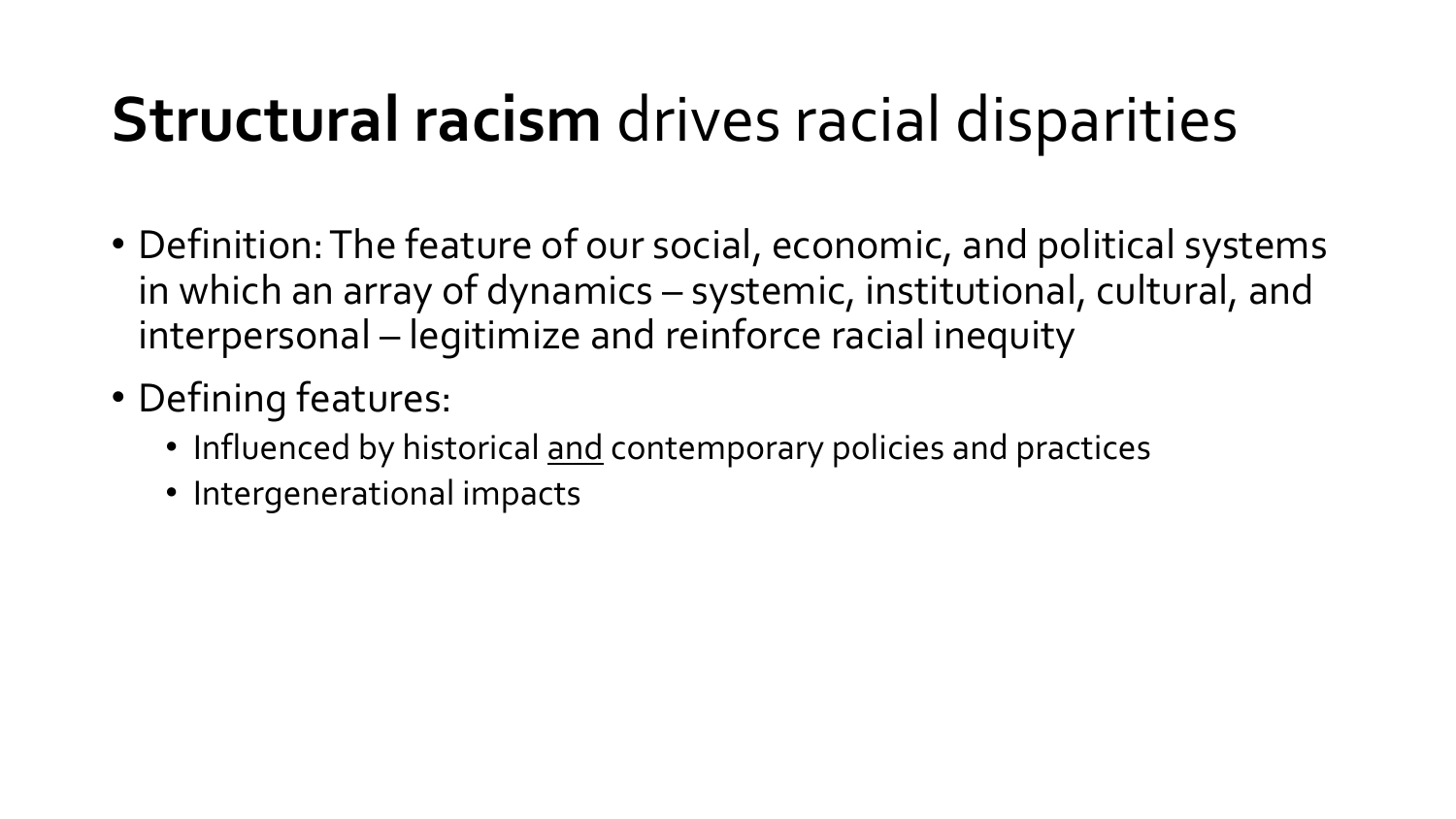Structural racism is reinforced by the interplay of systems and institutions, society and culture, and individuals

#### **SOCIETY & CULTURE**

Dominant narratives **Stereotypes** Cultural norms Media portrayals

#### **SYSTEMS & INSTITUTIONS**

Education Housing Health care Democracy

Labor market Immigration

Institutionalizes

#### **INDIVIDUAL**

Signals<br>sition in people's

position in society

Implicit and explicit biases Feelings of othering/belonging Perceptions of self-worth Support for policies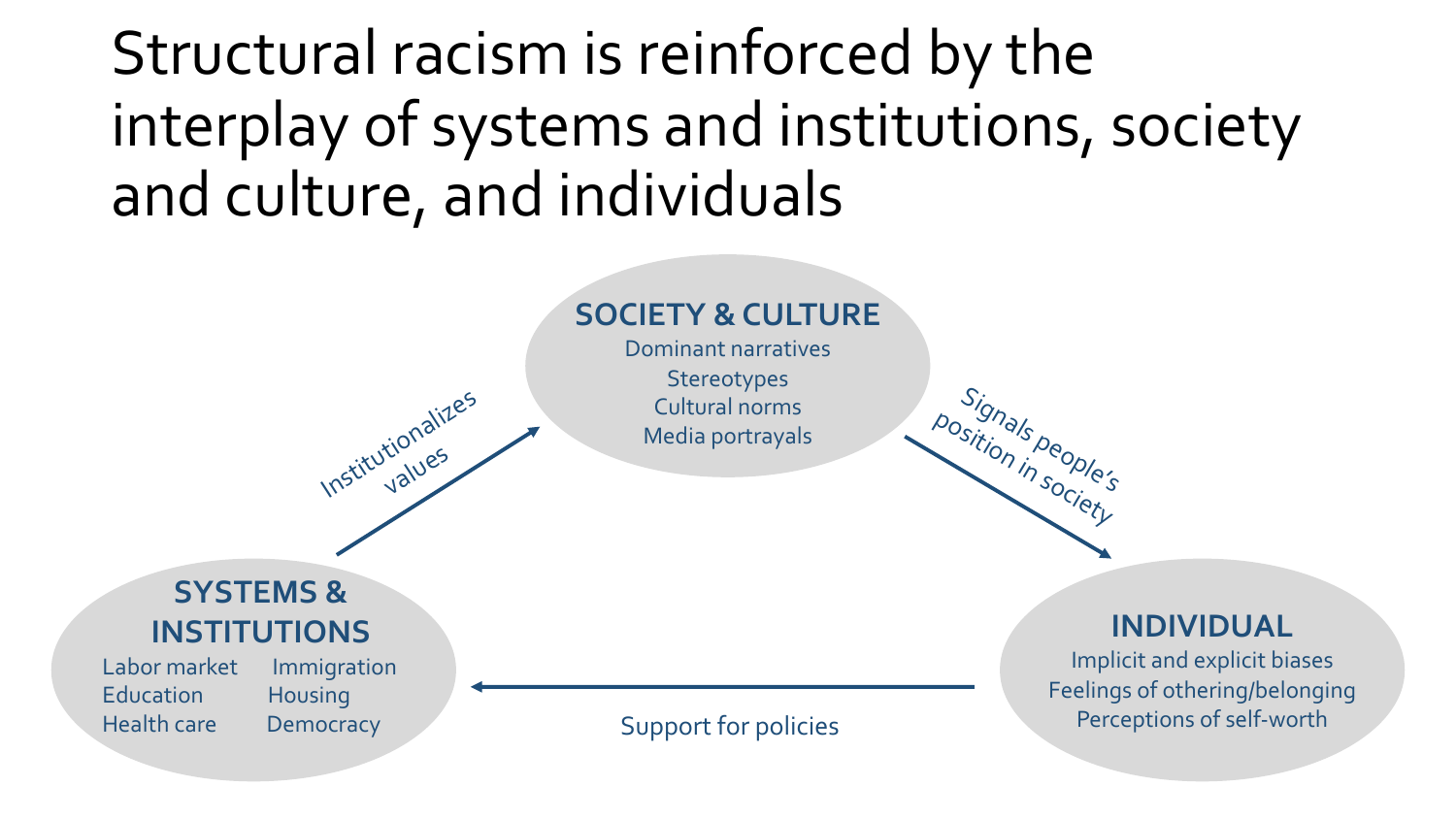The language we use to talk about disparities matters.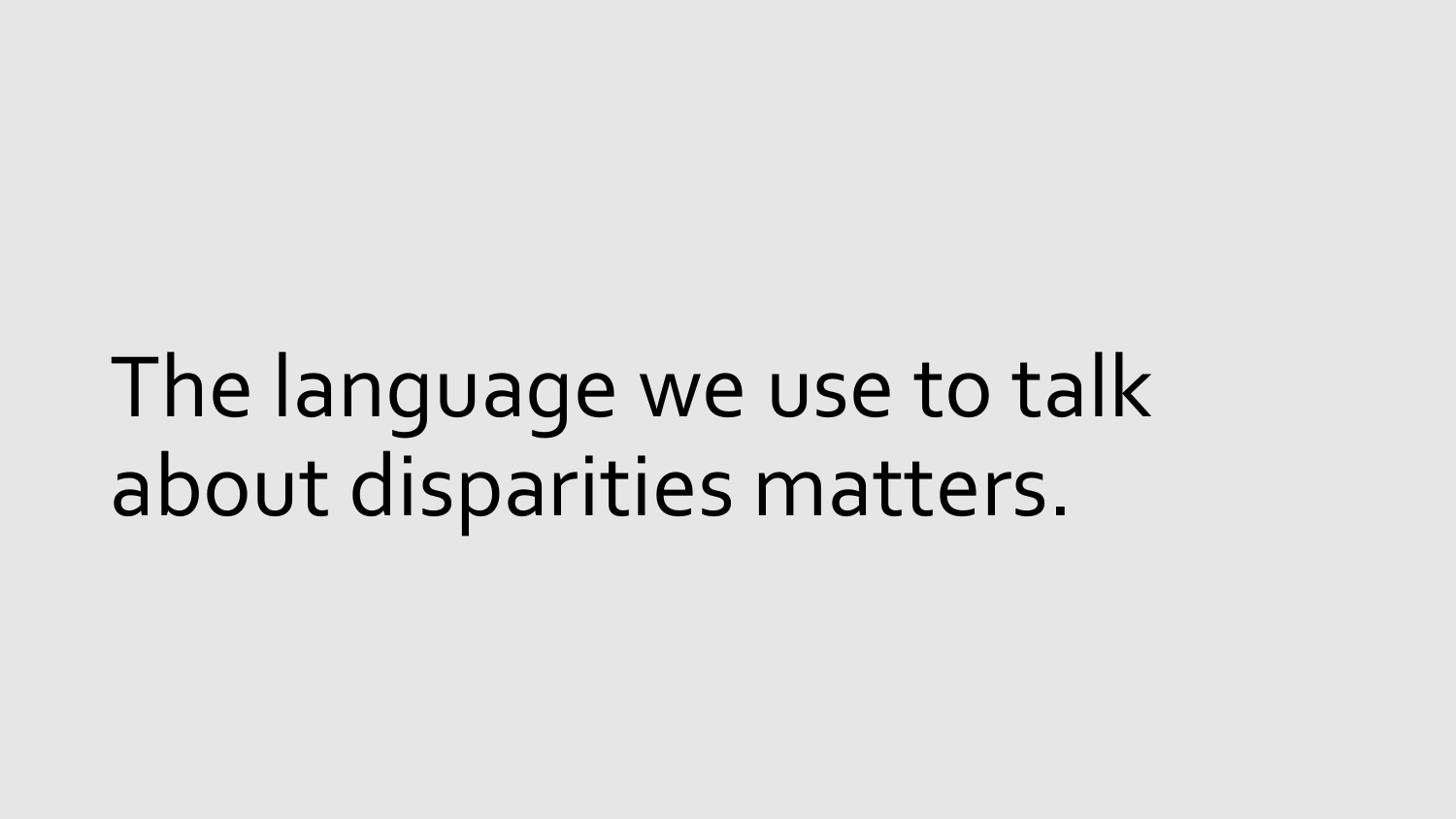## 1. Language shapes the way people are perceived and treated

- Dominant narratives
	- Language is understood in a relative conceptual frame based on the cultural narratives of a society (Lackoff 2008)
	- $\triangleright$ Individualism offers explanations for disparities that place blame on individuals, not circumstances
- Stereotypes
	- Language can perpetuate negative stereotypes of laziness, criminality, etc.
- Biases (implicit and explicit)
	- Biases affect the way people are perceived and treated individuals and by systems (Eberhardt 2019; powell 2012)
- Can reduce political will around investing in communities of color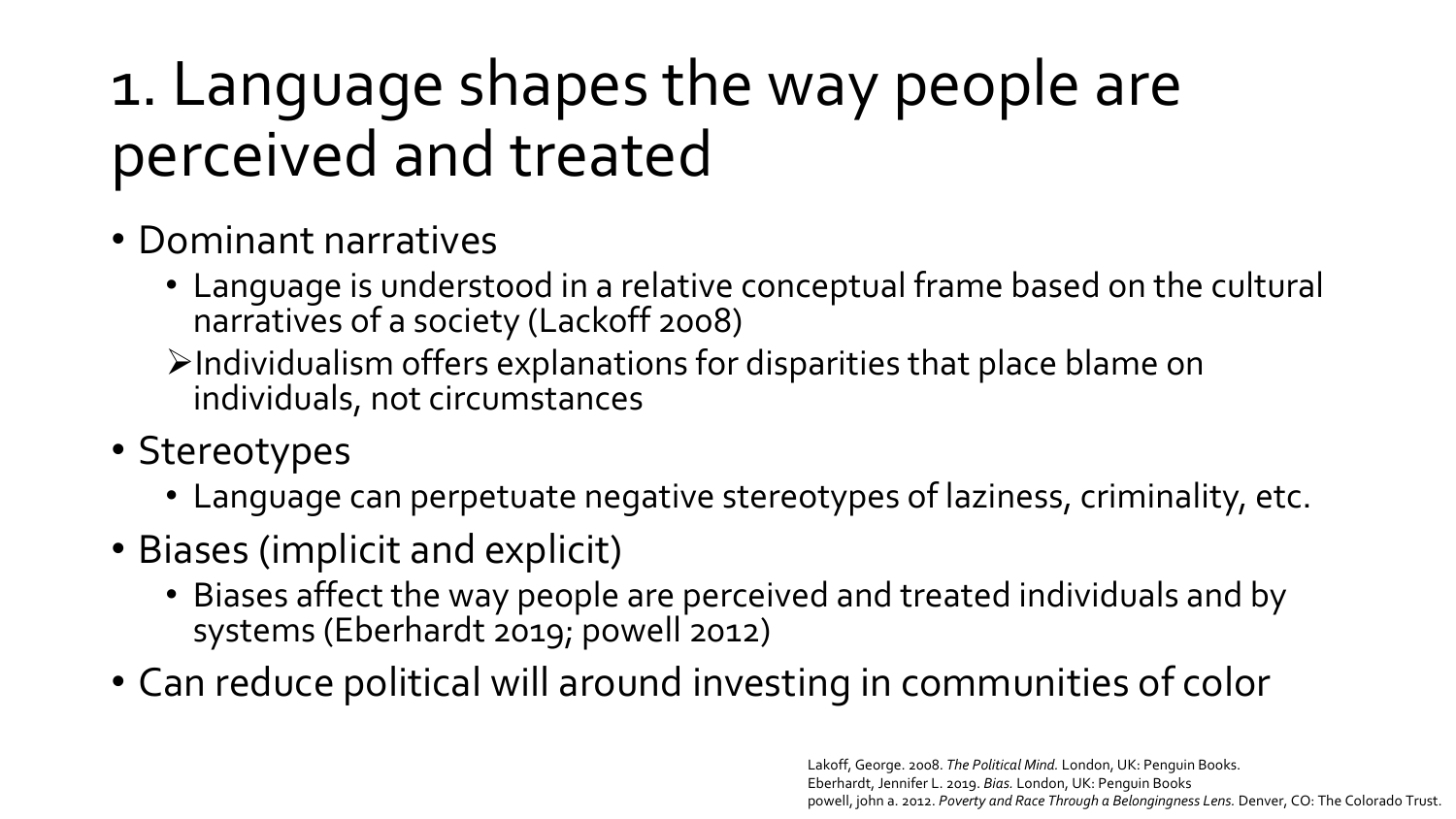Language can implicitly place blame for disparities on people of color rather than the systems that created them.

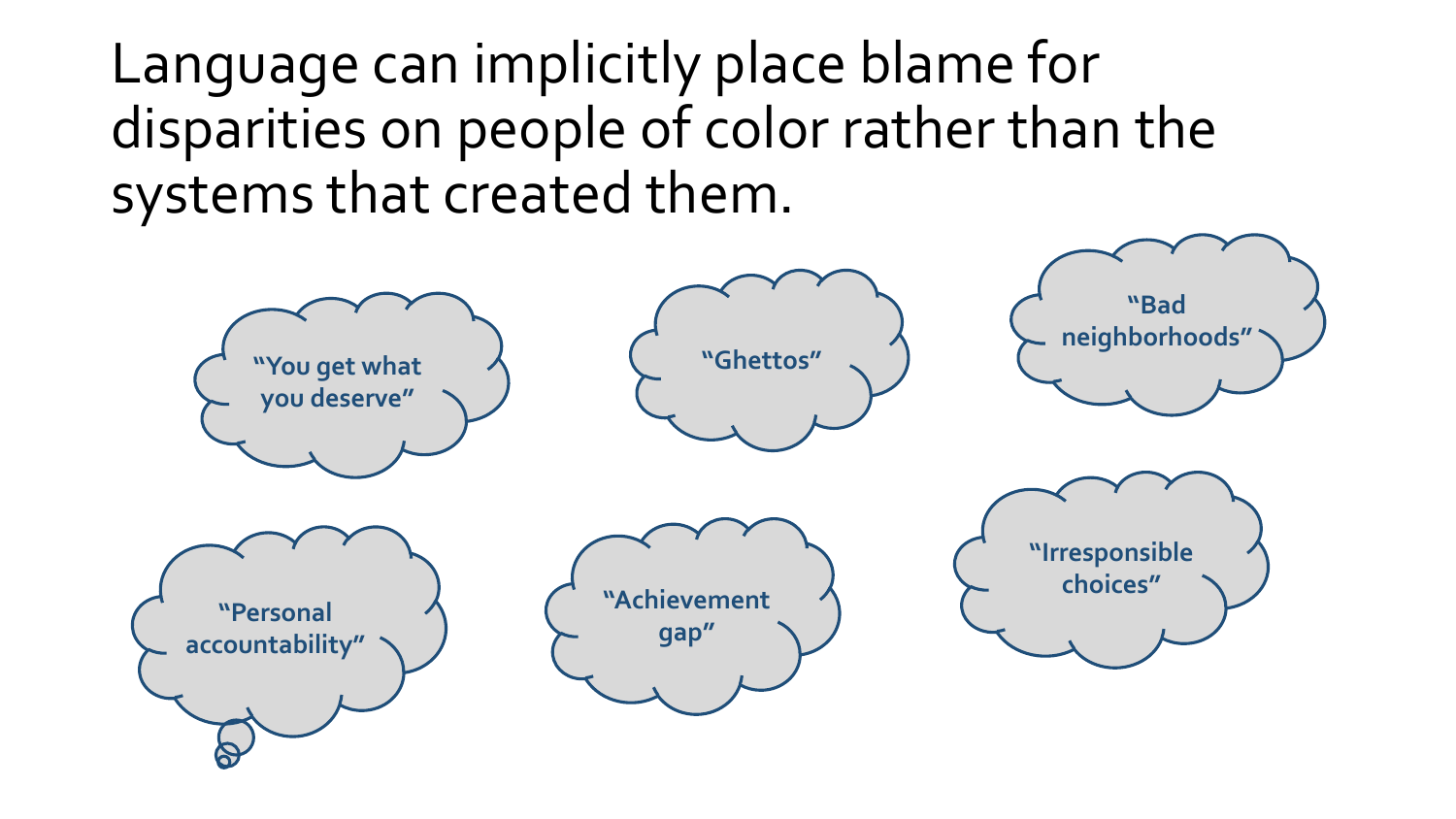## 2. Narratives and stereotypes can also affect the behavior and performance of people of color

- Self-fulfilling prophecy
	- An individual's expectations about another person result in the other person acting in ways that confirm the expectation (Rosenthal and Jacobson 1968)
- Stereotype threat
	- The risk of confirming negative stereotypes about an individual's group can reduce performance (Steele 2010)
- Internalized racism
	- People can internalize stereotypes or beliefs about their own group's racial inferiority, which can lead them to act in ways that support or collude with racism (Pyke 2010)

Rosenthal, Robert, and Lenore Jacobson. 1968. "Pygmalion in the Classroom." *The Urban Review* 3: 16-20. Steele, Claude M. 2011. *Whistling Vivaldi.* New York, NY: W. W. Norton & Company. Pyke, Karen D. "What is Internalized Racial Oppression and Why Don't We Study It? Acknowledging Racism's Hidden Injuries." *Sociological Perspectives* 53(4): 551-572.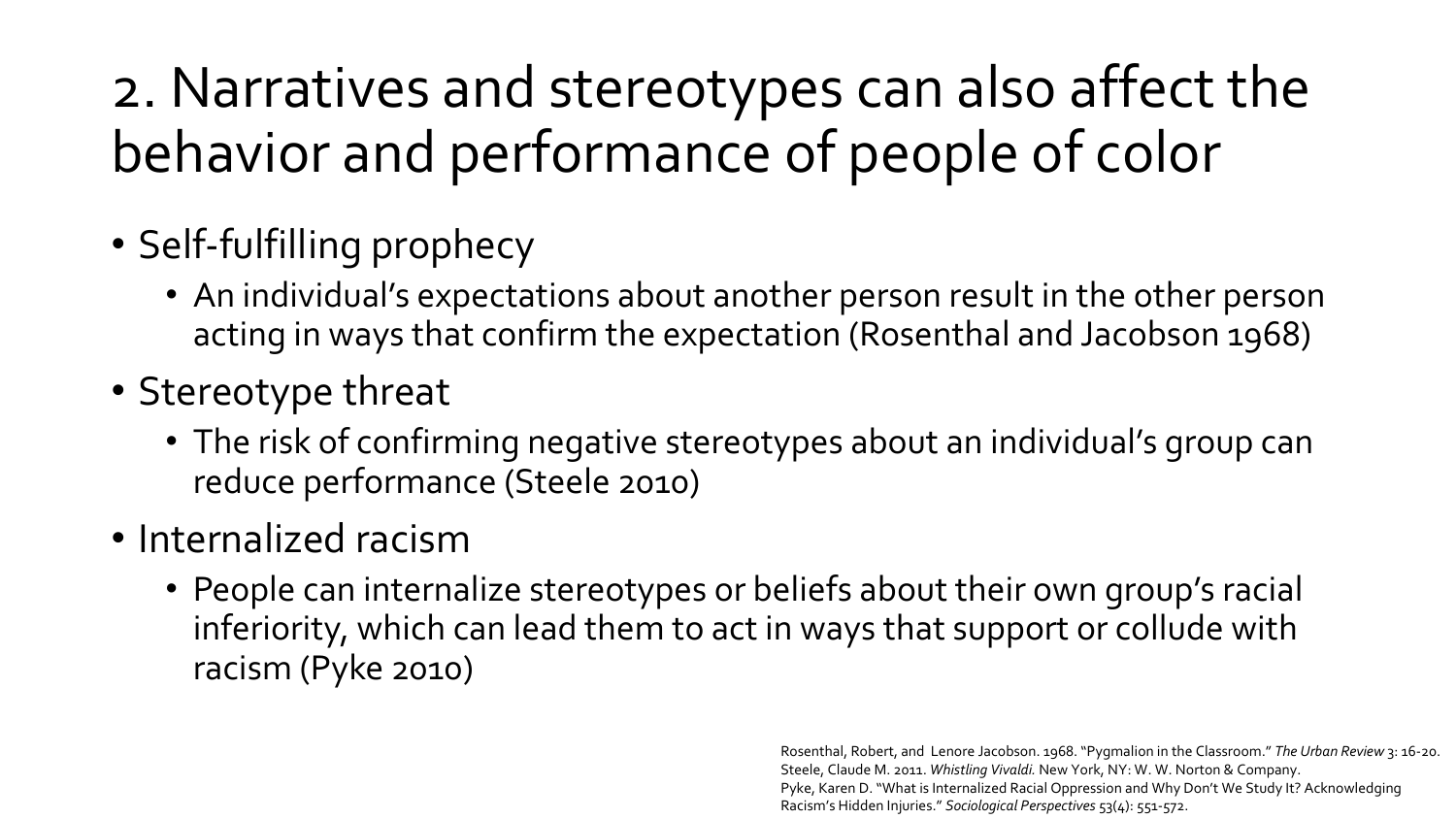## 3. Identifying effective solutions depends on diagnosing root causes

- Can inadvertently see solutions to symptoms as sufficient to address the problem
- If root causes are not identified and addressed, the same problems will continue to reproduce themselves



Source: Square Peg Consulting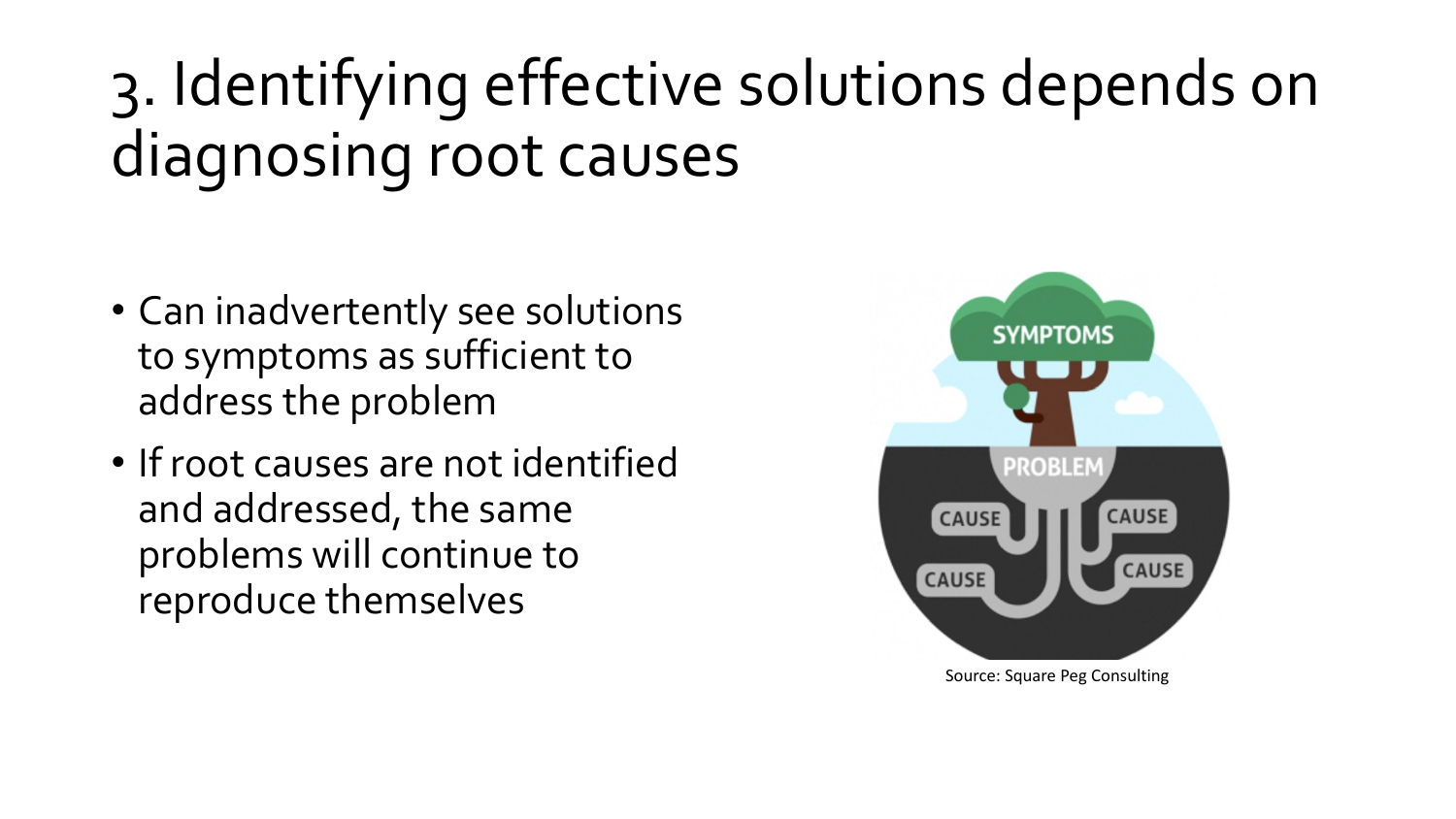How can we improve the way we talk about racial disparities?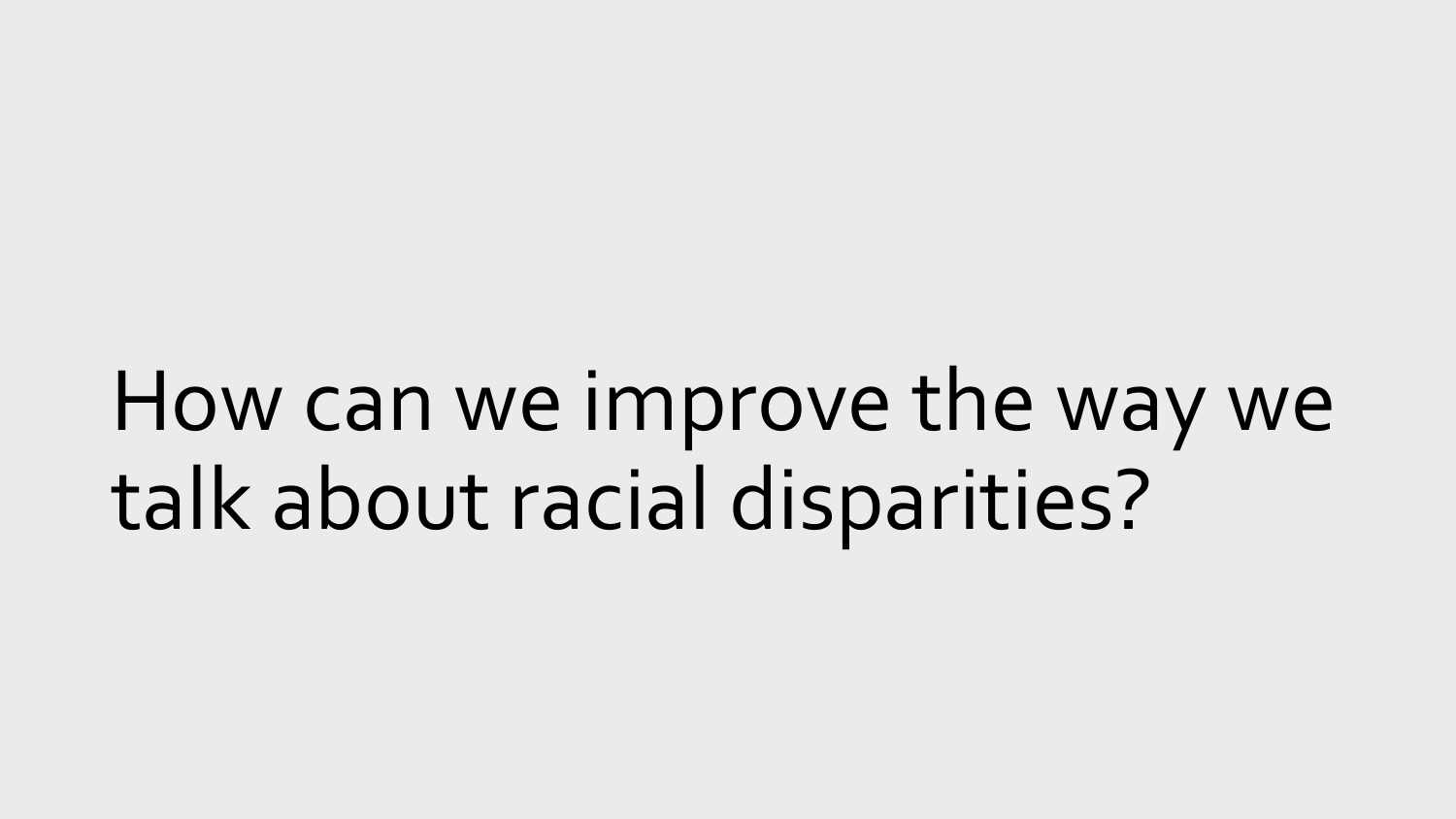## 1. Use context and be specific.

- Go beyond a general reference to "structural racism"
- Be specific about the historical and contemporary policies and practices that have driven the racial disparity
- Connect the policies and practices to the disparity
	- Who or what led to their creation and perpetuation?
	- What impacts have they had on communities of color?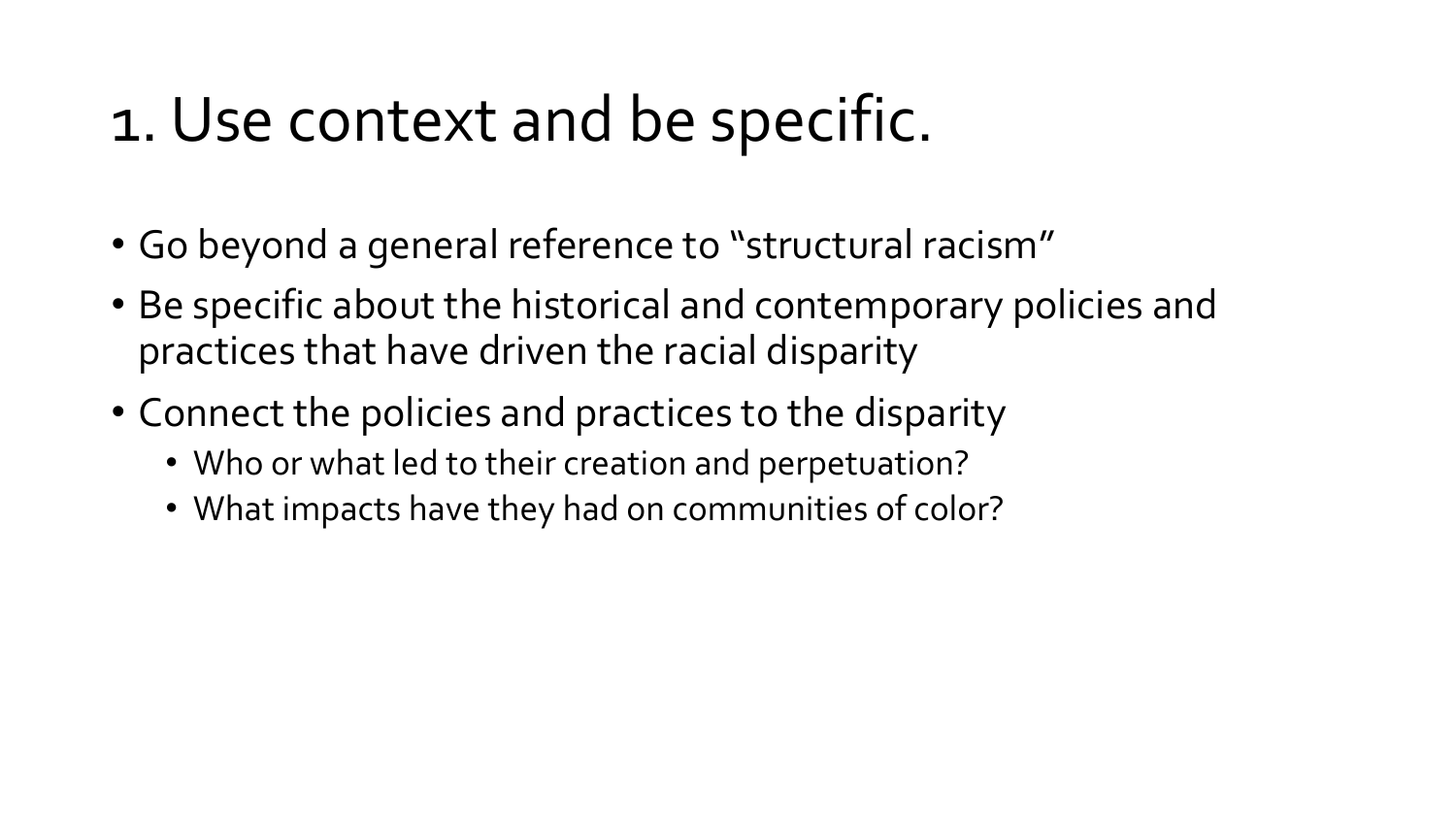## Without context, what conclusions might an observer take away from this? What solutions might those conclusions suggest?



Source: Choi, Jung, Alanna McCargo, Michael Neal, Laurie Goodman, and Caitlin Young. 2019. *Explaining the Black-White Homeownership Gap.* Washington, DC: Urban Institute.

#### Conclusions:

- Insufficient money management skills
- FICO scoring is unfair



- "Logical" solutions:
	- Financial management classes
	- FICO scoring needs to be fixed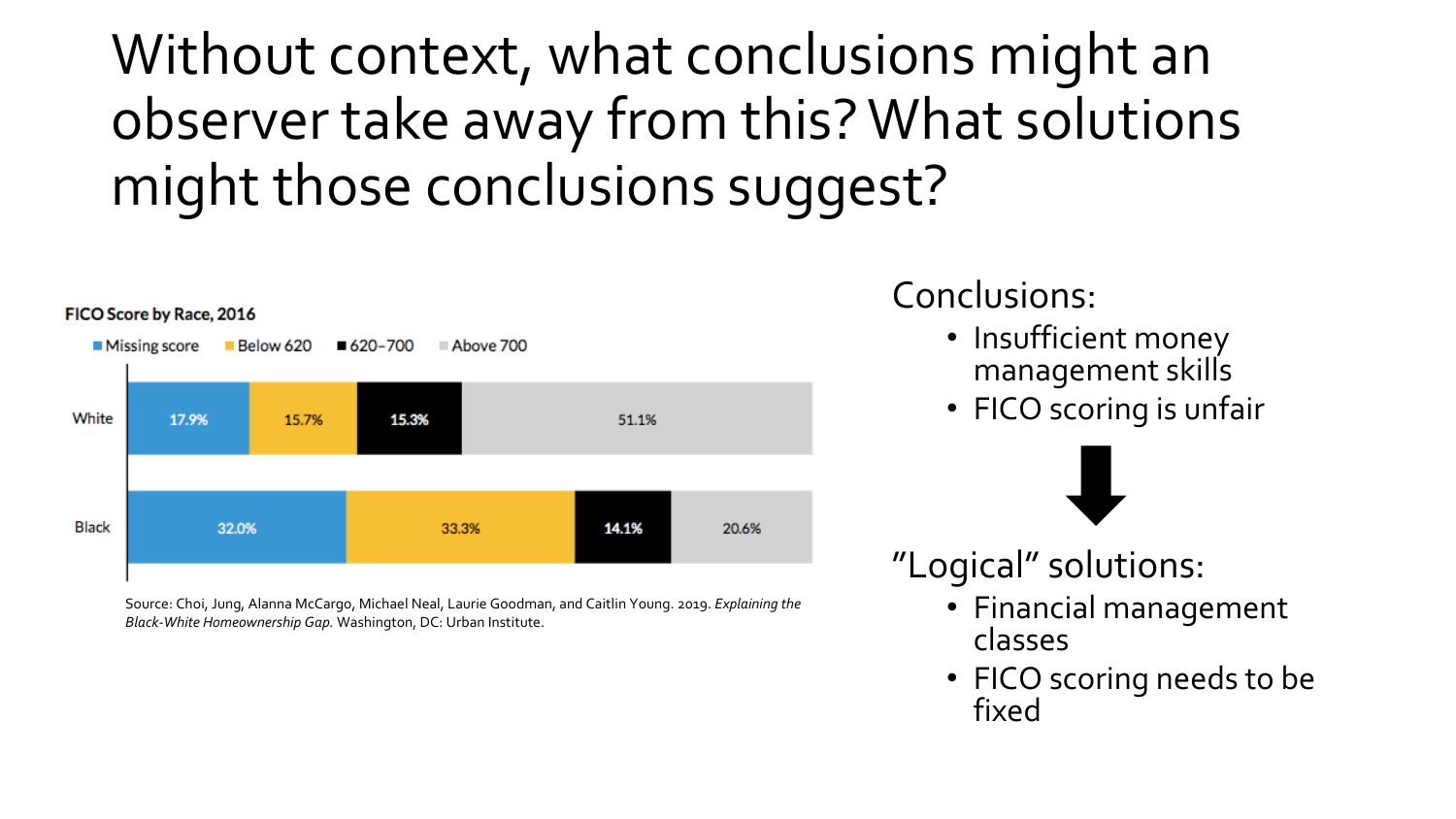## Providing Context: An Example



Source: Choi, Jung, Alanna McCargo, Michael Neal, Laurie Goodman, and Caitlin Young. 2019. *Explaining the Black-White Homeownership Gap.* Washington, DC: Urban Institute.

**[1]**This disparity does not exist because white people are inherently better at making financial decisions than Black people are. **[2]** Rather, it is the result of racist historical and contemporary policies and practices that make it more difficult for Black people to perform well on the criteria that determine the FICO Score, such as debt and credit and payment history. **[3]** For example, redlining, racially restrictive covenants, and other exclusionary real estate practices locked Black people out of opportunities for wealth-building that make it easier to weather economic shocks and to avoid taking on debt. **[4]** Additionally, Black people are more likely to lack access to credit and to be targeted for predatory loans which increase the risk of default and a lower credit score.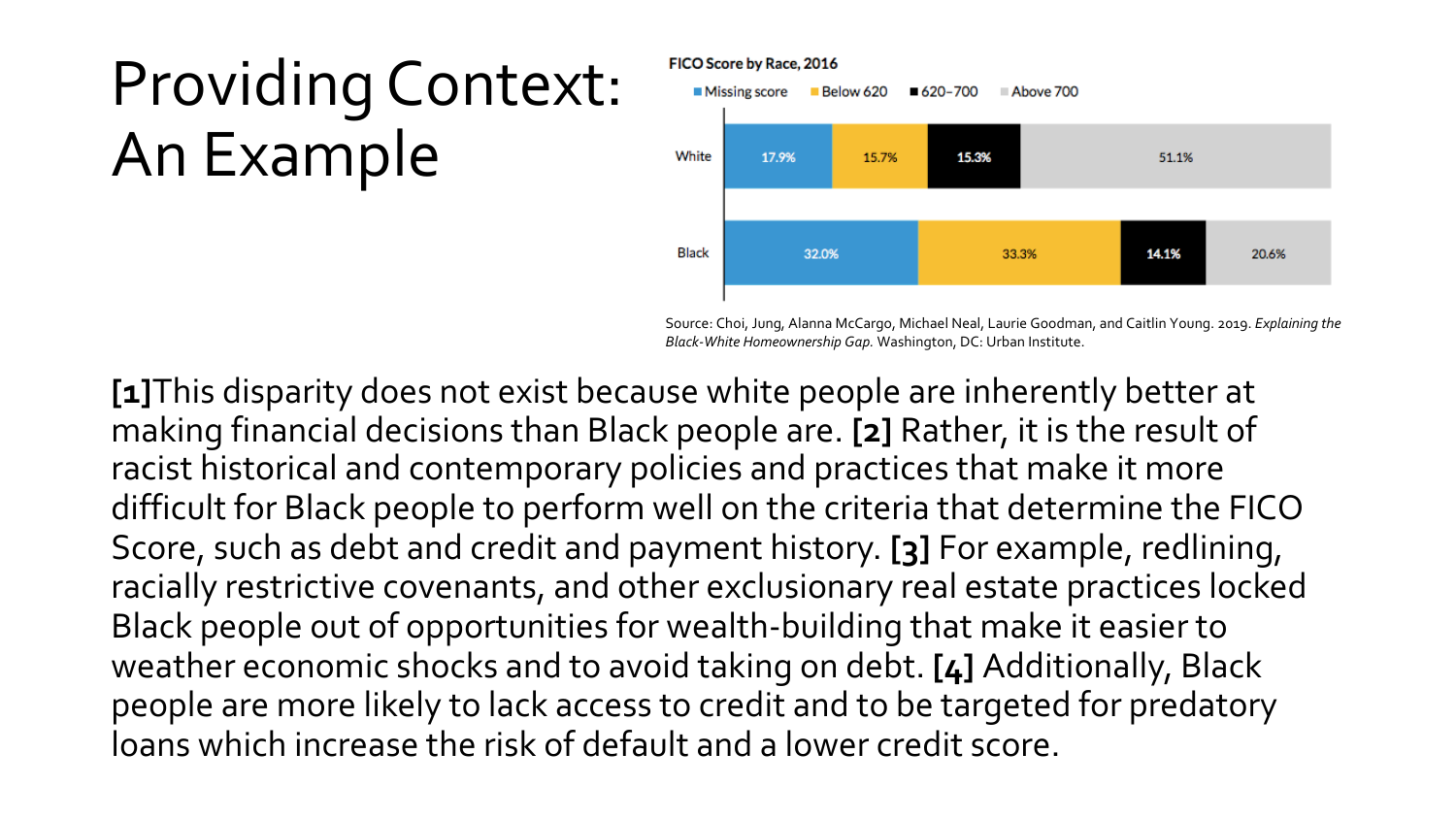## 2. Shift focus from individuals to systems

### **Individual approach**

- Pinpoints the behaviors or choices of individuals, families, or communities of color as the source of disparities
- Ø "Logical" solutions focus on changing individual behavior
- ØAbsolves systems of their role in creating disparities

#### **Systems approach**

- Recognizes the ways in which people's relationships with larger structures can impact their choices and wellbeing
- $\blacktriangleright$ Identifies the roots of problems
- ØAccountability for change is properly assigned to systemic factors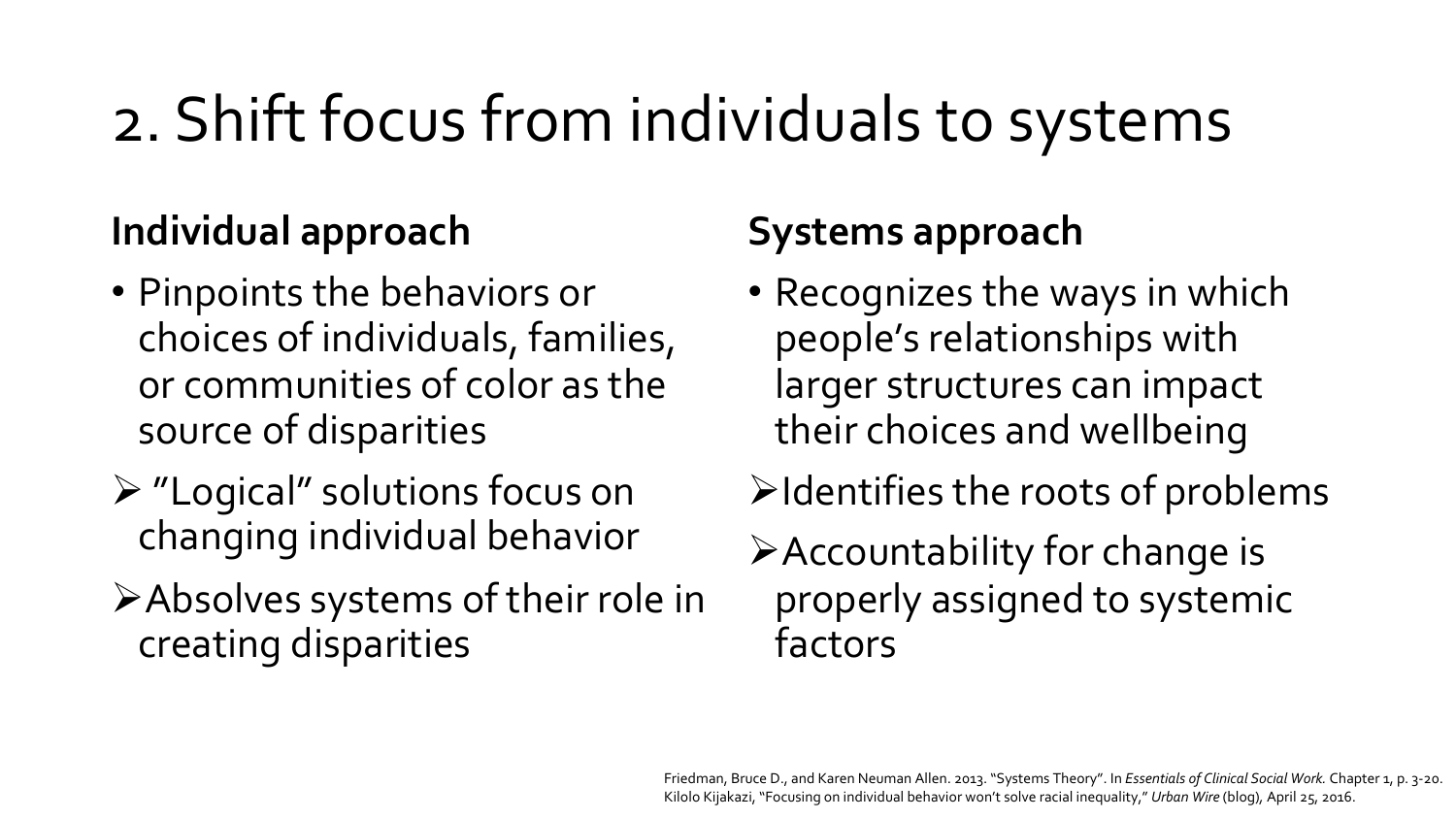## The systems approach in practice

**Individual approach:** "Fostering a stronger work ethic and more personal accountability can help people transition off of federal housing assistance."

| <b>Strategy</b>                                                                            | <b>Example</b>                                                                                                                                                                                                                                                                                                                                |
|--------------------------------------------------------------------------------------------|-----------------------------------------------------------------------------------------------------------------------------------------------------------------------------------------------------------------------------------------------------------------------------------------------------------------------------------------------|
| Use explicit statements<br>about who or what is<br>responsible                             | The disproportionate utilization of federal housing assistance by people of color is<br>not the result of individual failings but of systemic inequities. These gaps are<br>caused by disparities in educational and economic opportunities that result from<br>a legacy of housing discrimination and disinvestment in communities of color. |
| Incorporate statistics that<br>reveal structural barriers to<br>success given equal effort | Real estate agents show fewer available homes and apartments to people of<br>color than equally qualified white buyers (Turner et al. 2013). Black job applicants<br>are less likely than white job applicants with equal qualifications to get a callback<br>(Quillian et al. 2017).                                                         |
| Dispel myths about<br>individual effort                                                    | "Of the roughly 4.6 million households receiving HUD rental assistance in 2016, 85<br>percent had a head or spouse that was elderly or disabled, or had at least one<br>adult attached to the labor force." (Mazzara and Sard 2018)                                                                                                           |

Turner, Margery Austin, Rob Santos, Diane K. Levy, Doug Wissoker, Claudia Aranda, and Rob Pitingolo. 2013. *Housing Discrimination Against Racial and Ethnic Minorities 2012.* Prepared by the Urban Institute for the US Department of Housing and Urban Development.

Quillian, Lincoln, Devah Pager, Ole Hexel, and Arnfinn H. Midtboen. 2017. "Meta-analysis of field experiments shows no change in hiring discrimination over time." *PNAS* 114(41: 10870-10875. Mazzara, Alicia, and Barbara Sard. 2018. Chart Book: Employment and Earnings for Households Receiving Federal Rental Assistance. Washington, DC: Center on Budget and Policy Priorities.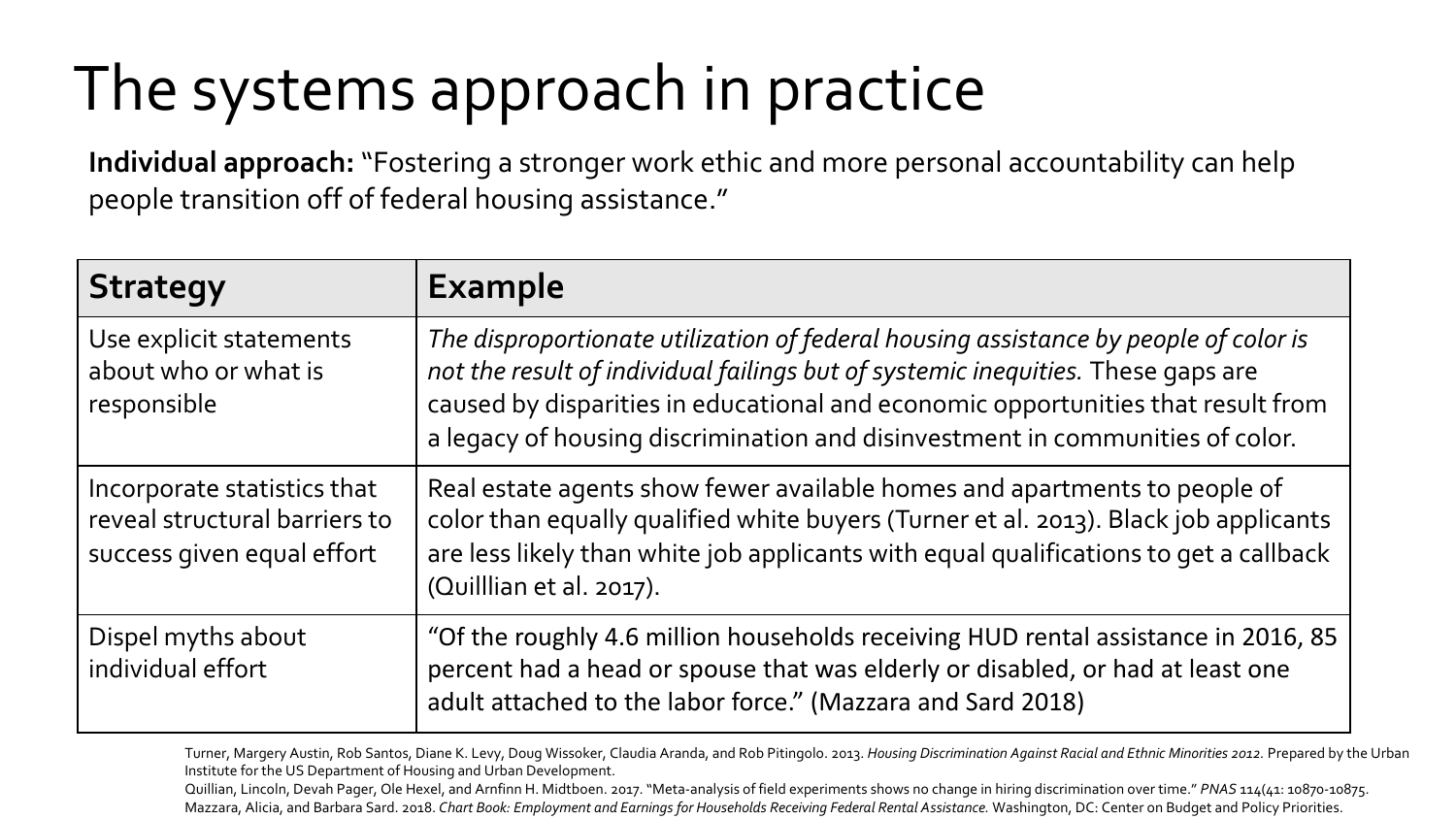## 3. Use a strengths-based approach

- **Deficit approaches** focus solely on negative statistics and disparities; are needs-driven and problem-focused
- **Strengths-based approaches** highlight the successes, strengths, and potential of people of color and opportunities for change
	- Considers a broad range of assets: social, political, cultural, etc.
	- *Balances* discussion of disparities with strengths and opportunities
	- Helps identify effective solutions that build on existing capabilities and strengths
	- Humanizes people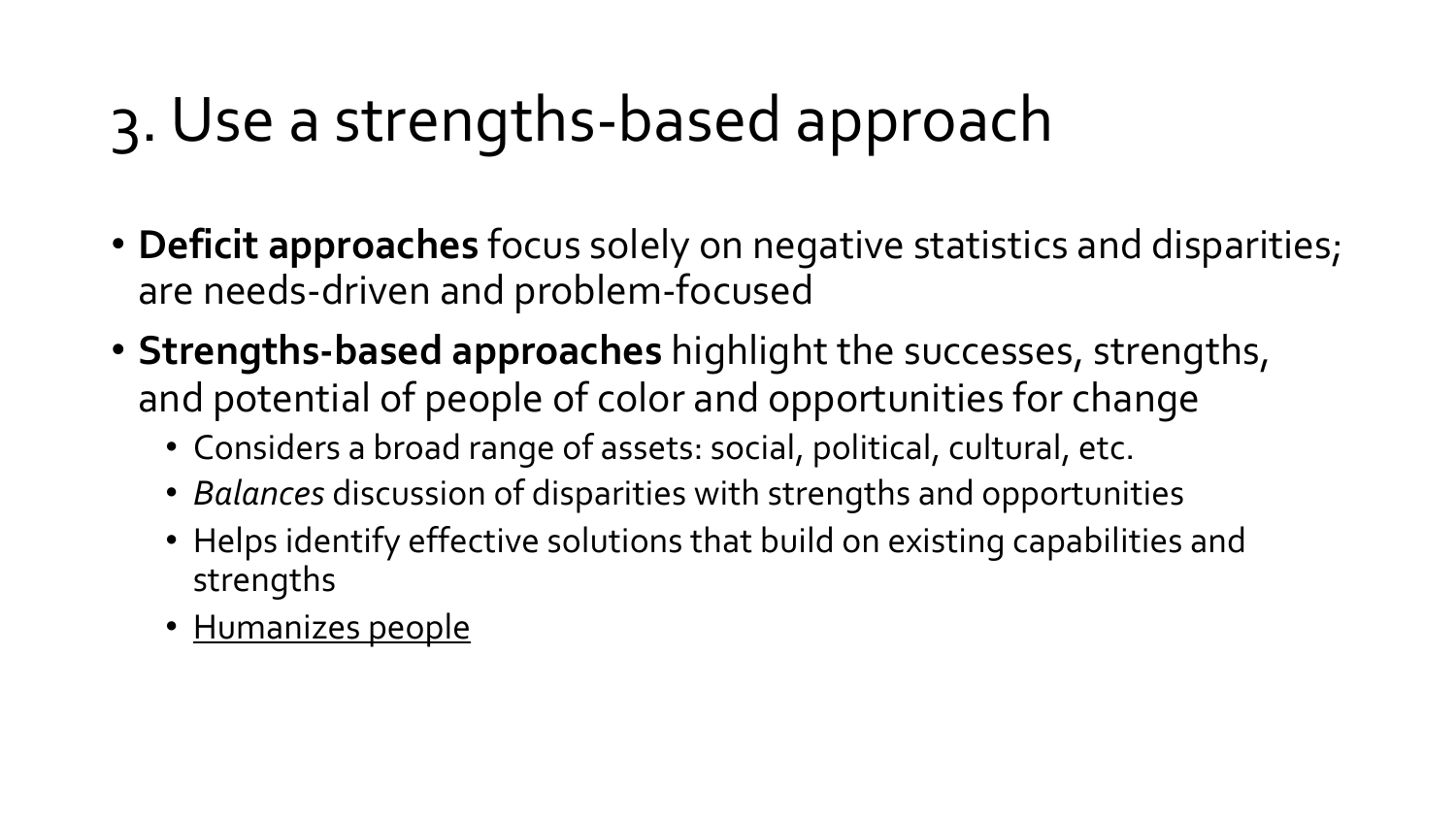## The strengths-based approach in practice

| <b>Strategy</b>                                                                                    | <b>Example</b>                                                                                                                                                                                                                                                            |
|----------------------------------------------------------------------------------------------------|---------------------------------------------------------------------------------------------------------------------------------------------------------------------------------------------------------------------------------------------------------------------------|
| Highlight strengths and contributions                                                              | While Black, Indigenous, and Latinx renters are disproportionately<br>burdened by eviction and displacement, many people of color-led<br>CBOs have spearheaded organizing efforts that have led to stronger<br>tenant protections and anti-displacement policies for all. |
| Emphasize how policy change can help close<br>gaps                                                 | Federal housing assistance is one of the most successful housing-<br>based solutions to decrease homelessness and ensure that these<br>families remain stably housed (Coalition for the Homeless)                                                                         |
| Highlight the potential that people of color<br>could realize if systemic barriers were<br>reduced | If levels of Black-white residential segregation in Chicago were<br>reduced to the national median, per capita incomes for Black people<br>would increase 12.4% (Acs et al. 2017).                                                                                        |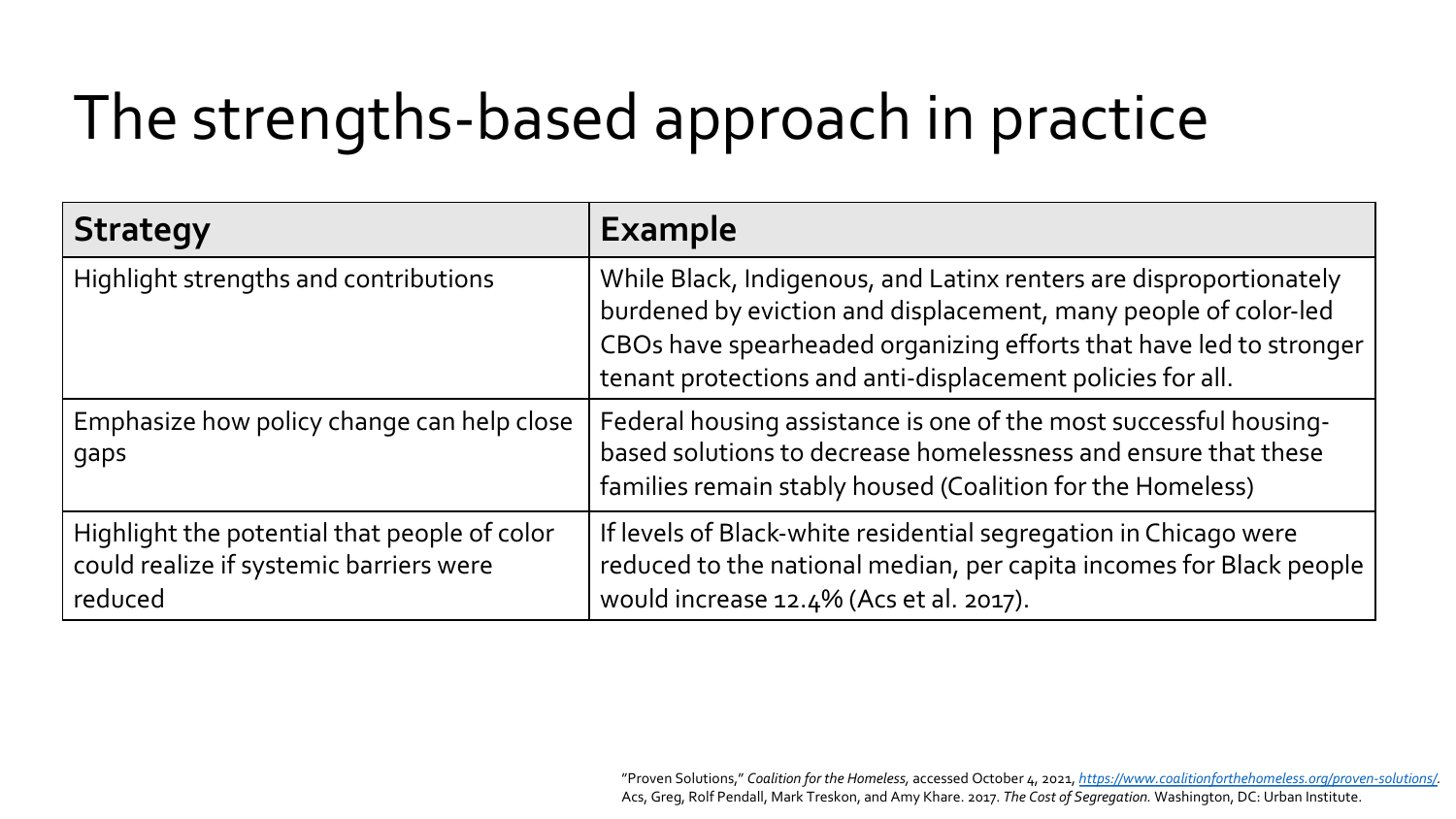# How can these principles be applied from an organizational perspective?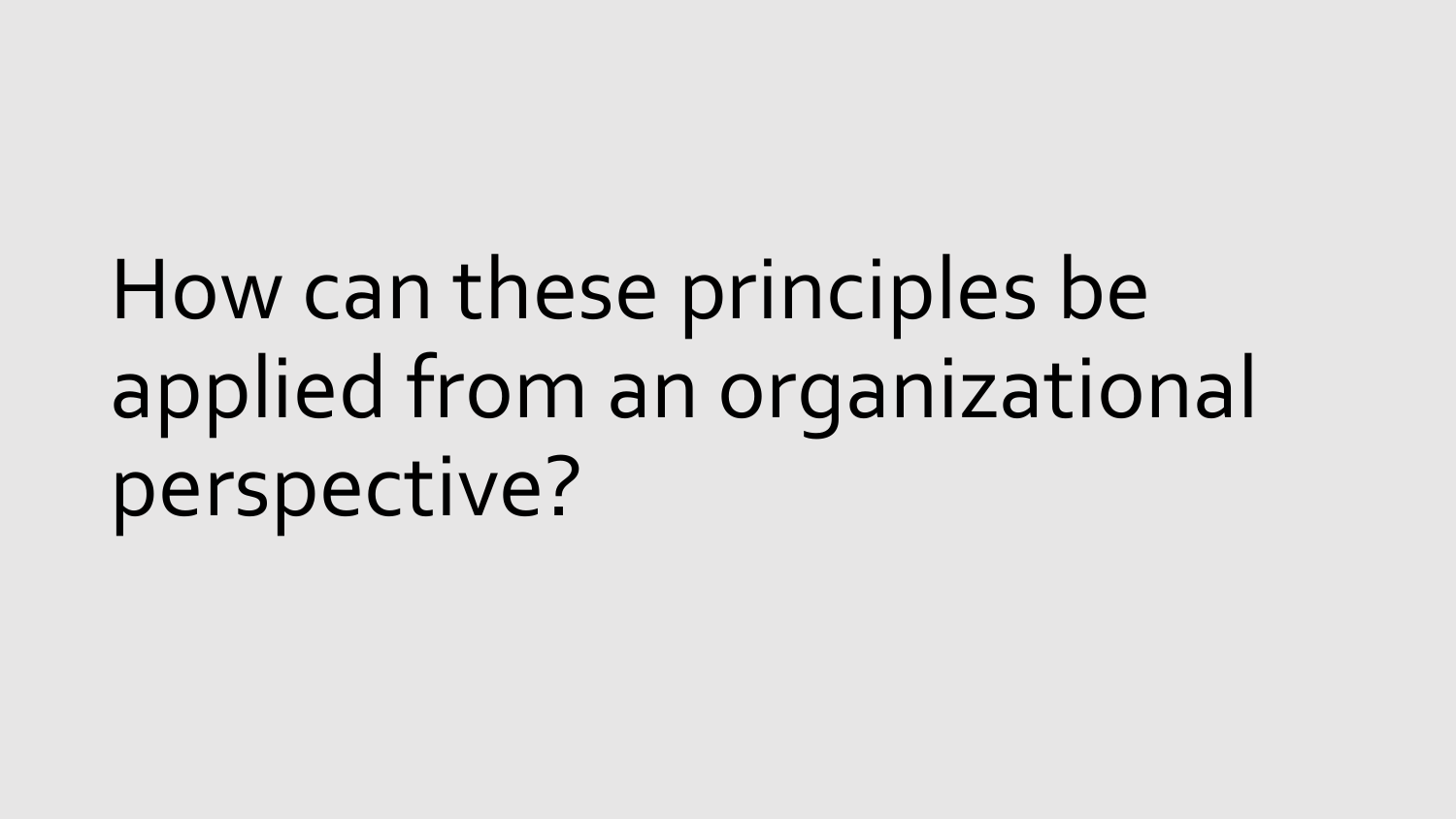## Applying these principles to organizational practice

- Adjust the way you talk and write about your work
- Be cognizant of where an intervention lies along the continuum of root causes to symptoms and how that affects its efficacy
- Focus on how solutions can build on the existing strengths of communities of color